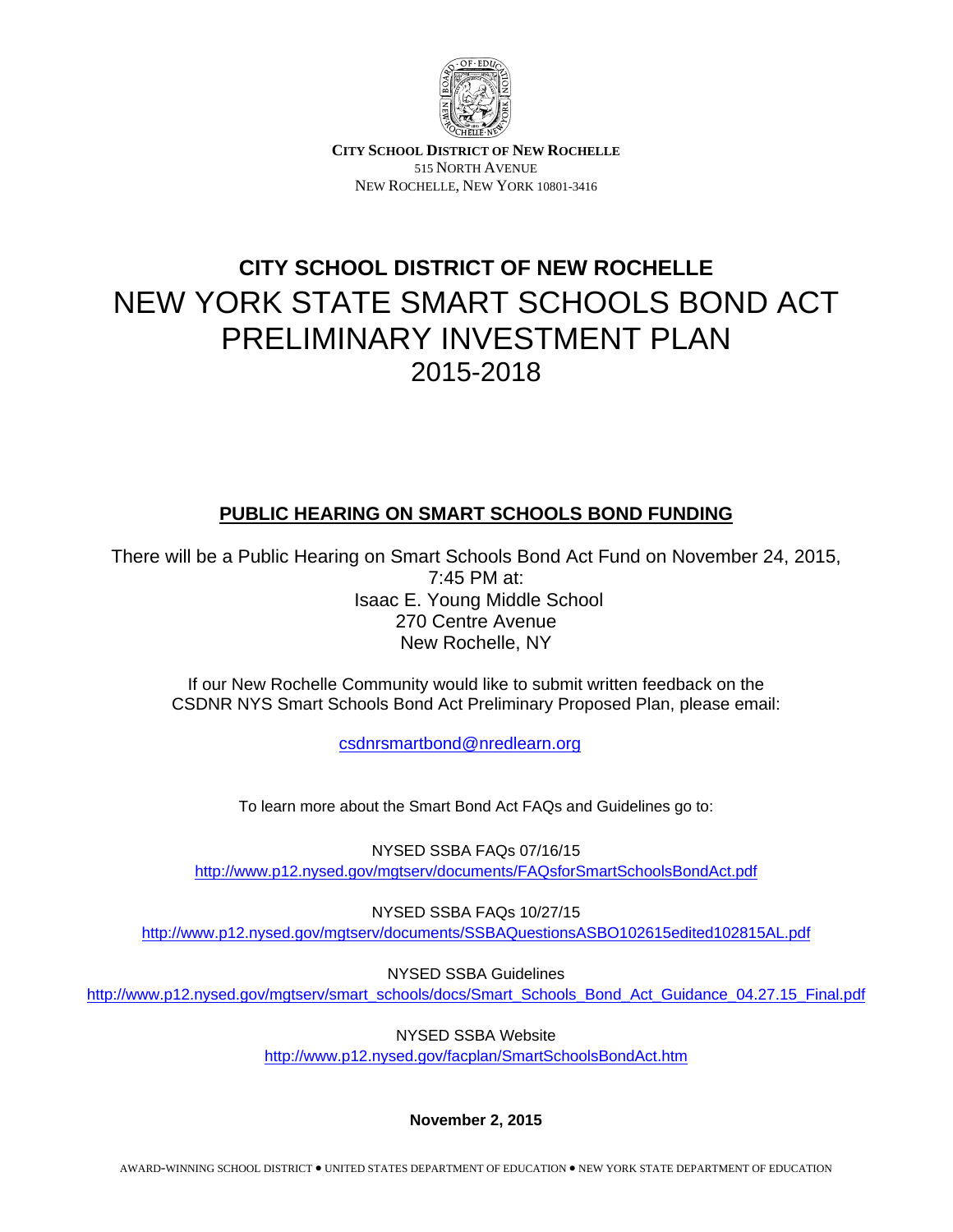## **TABLE OF CONTENTS**

**PLAN OVERVIEW** 

**PRECONDITIONS** 

**PLAN GOALS** 

**PURCHASE PLAN & ALLOCATIONS** 

**PROFESSIONAL DEVELOPMENT** 

**SUSTAINABILITY** 

**INVESTMENT PLAN TIMELINE**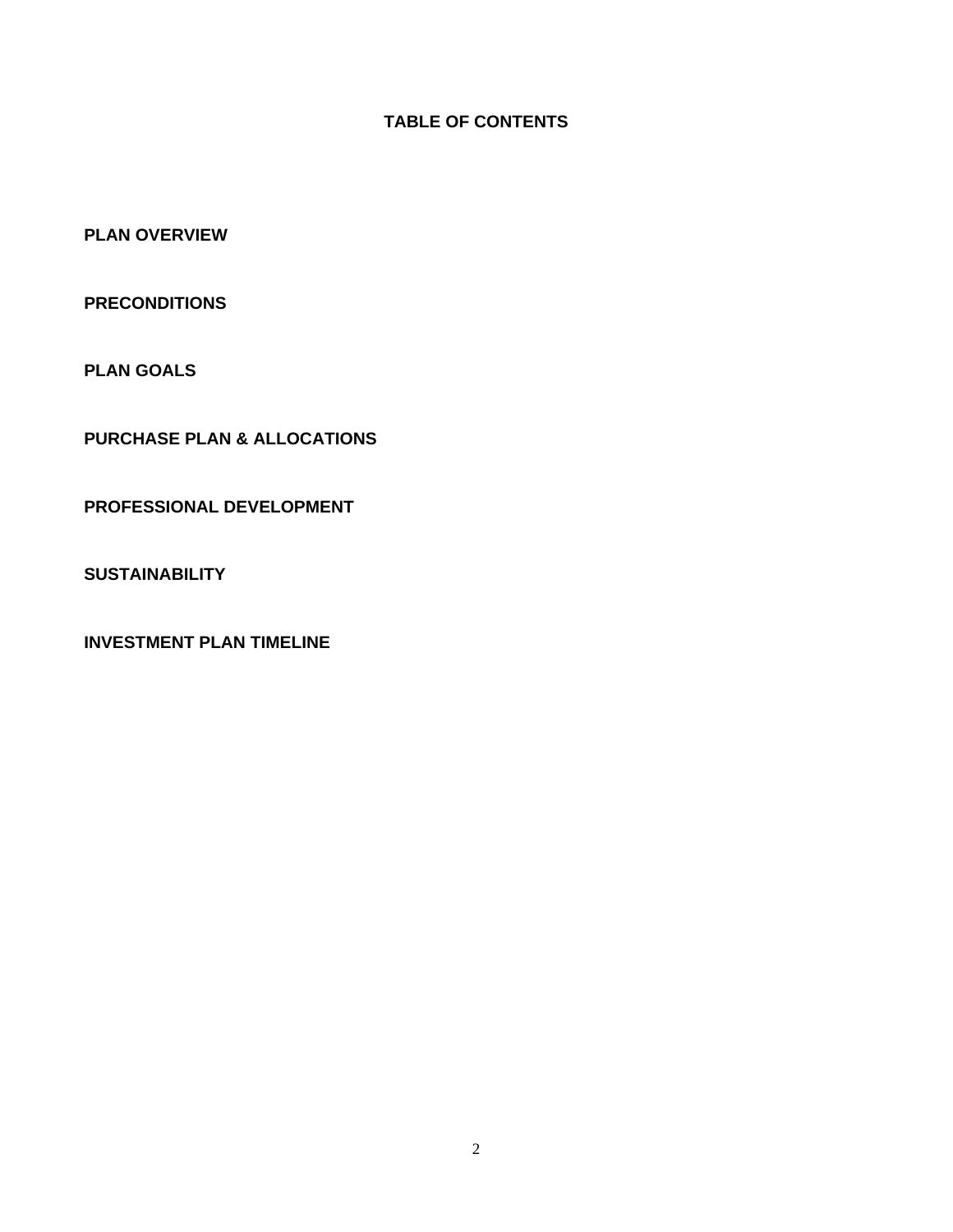#### **PLAN OVERVIEW**

 In January 2014, Governor Andrew M. Cuomo called for New York State to invest \$2 billion in its schools through a Smart Schools Bond Act (SSBA). Voters approved the Smart School Bond Act in November 2014 and as a result the City School District of New Rochelle (CSDNR) was allocated to receive **\$3,527,277**. Aligned with the CSDNR 2015-2018 Technology Plan, adopted by the District, the City School District of New Rochelle Smart Schools Investment Plan is designed to:

- Upgrade the CSDNR security network and cameras
- Upgrade CSDNR network infrastructure
- Expand the CSDNR wireless equipment in place
- Add laptops to existing classroom technology
- Non-Public schools laptop loaner program

 Working with the CSDNR Districtwide Superintendent's Committee for Technology, and in consultation with groups of District Administrators, Teachers, Students, Parents, Community Members, Non-Public School Representatives located in the City of New Rochelle, and aligned with the CSDNR 2015-2018 Technology Plan this three year investment plan has been drafted to focus this allocation on the Smart Schools Bond Act allowable expenditures that include:

- School Connectivity
- Classroom Technology
- High-Tech Security Features

#### **PRECONDITIONS**

 As a precondition to utilizing the SSBA allocations, the District has ensured that there is adequate Internet bandwidth to further expand wireless connectivity for classrooms, additional technology devices for classrooms and upgrading the CSDNR security network and cameras. There is adequate Internet bandwidth in excess of 200 Mbps per 1,000 students to sustain the increase of more classroom devices.

 CSDNR has managed fiber between buildings on the schools district's private network which provides up to 10 Gigabit of interconnectivity. Currently CSDNR has 1 Gigabit between sites for district interconnectivity but with the proposed SSBA allocations for upgrades to the CSDNR network infrastructure this will increase to 10 Gigabit between schools.

 All New York State public school districts are required to complete and submit a District Instructional Technology Plan survey to the New York State Education Department in compliance with Section 753 of the Education Law and per Part 100.12 of the Commissioner's Regulations. Districts that include investments in high-speed broadband or wireless connectivity and/or learning technology equipment or facilities as part of their Smart Schools Investment Plan must have a submitted and approved Instructional Technology Plan survey on file with the New York State Education Department (NYSED). The City School District of New Rochelle submitted their required Instructional Technology Plan survey to NYSED in August 2015 and was approved in September 2015.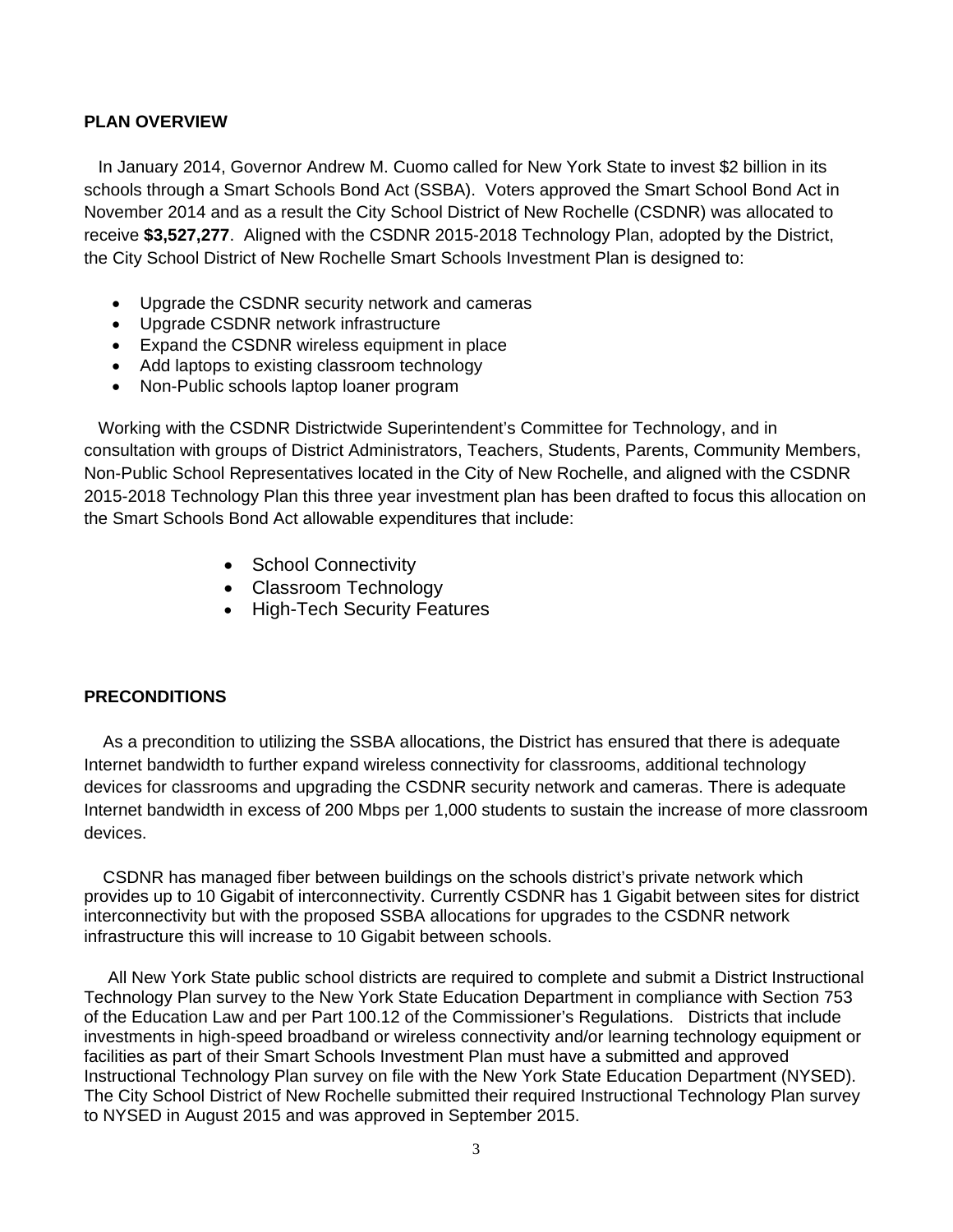## **PLAN GOALS**

The City School District of New Rochelle Smart Schools Investment Plan goals align with the District's 2015-2018 Technology Plan that includes:

- Embedding technology into the delivery of instruction and continue to provide equitable access to technology tools to prepare all learners to be college and career ready.
- Continuing to provide technical support, infrastructure upgrades, and network maintenance for all users of the network.
- Continuing the District's Universal Design initiative to empower all students, teachers, and administrators with equity of access to technology.
- Continuing to develop and integrate K-12 students' technical competencies and learning strategies that seamlessly integrate ISTE Technology Strategies, National Common Core Standards for K-12 and PARCC College and Career Readiness.
- Maximizing college and career readiness skills through multimedia tools and online learning environments.
- Systemically support on-going technology and assistive technology training and development for teachers, staff, administrators and parents to encourage consistency, collaboration, and innovation throughout the District to support teaching and learning.
- **Continuing to implement ISTE Administrator and Teacher Technology Standards** (NETS) practices to ensure that curriculum, instructional strategies, and the learning environments integrate appropriate technologies.

Specifically, the District's Smart Schools Bond Act allocation will focus on:

- Expanding CSDNR network Infrastructure to upgrade connectivity and speeds (Bandwidth) between CSDNR schools out to the Internet.
- Expand current Wi-Fi infrastructure for Wi-Fi access points for all classrooms in grades 2-12.
- Expand Chromebooks (laptops) for CSDNR Classrooms.
- Provide Chromebooks (laptops) for the CSDNR Non-Public Schools Loaning Program as required by SSBA guidelines and regulations.
- Upgrade (7) Year Old Security Network, Security Cameras, and Door Entrance Systems.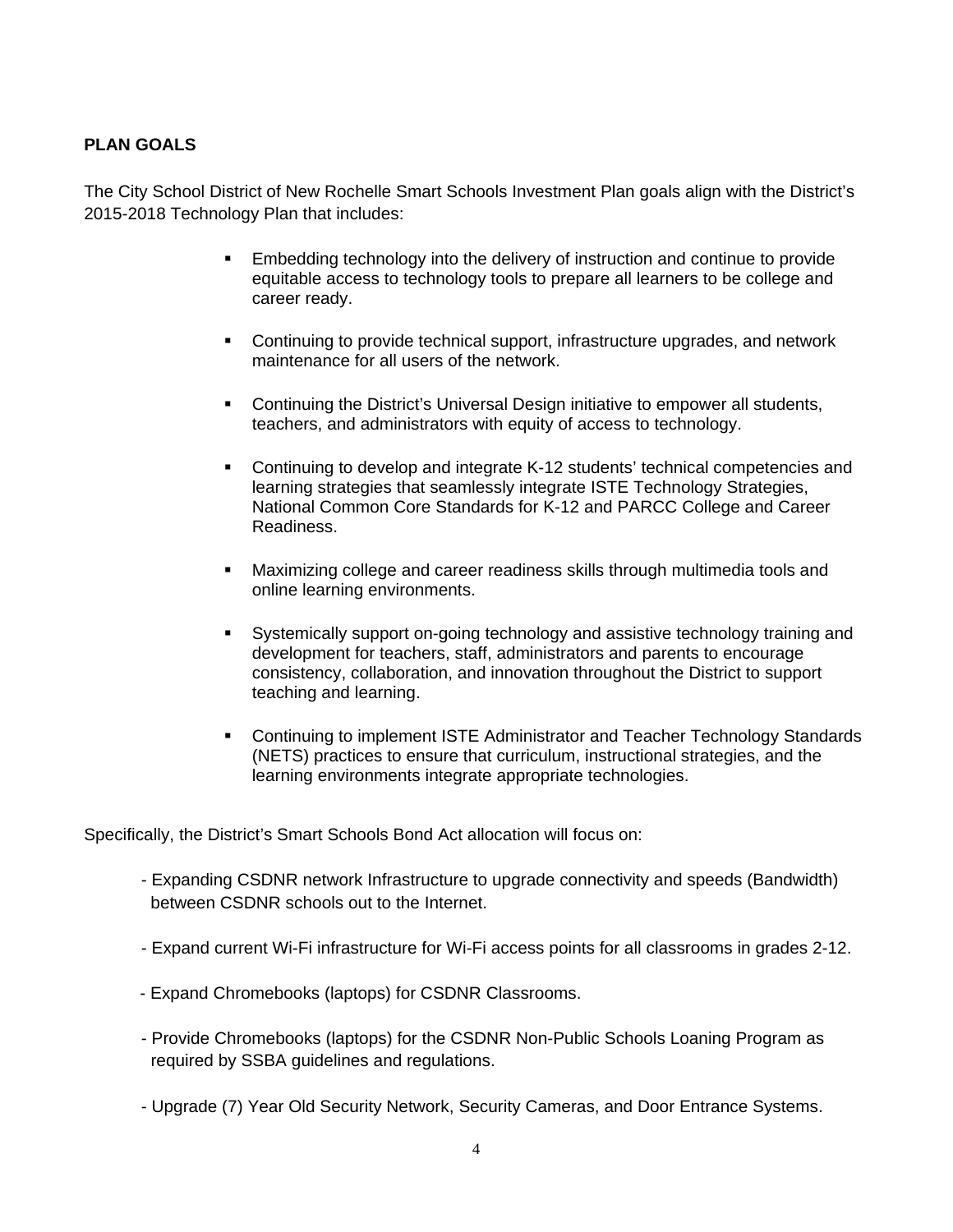## **PURCHASE PLAN & ALLOCATIONS**

 The City School District of New Rochelle supports a technology network of over 13,000 users. Under current allocations of resources for technology equipment, that includes; BOCES Purchase Agreements (IPA), District Technology Department yearly budget allocations, eRate funding, and any grant funding available, we are fiscally unable to move as rapidly as we would like to equip all schools with wireless technology and laptops in all classrooms as we would like. In addition, we would like to increase the speed of the Internet bandwidth between our schools from 1 Gigabyte to 10 Gigabytes and upgrade an aging security network and cameras with SSBA allocations. In alignment with the approved CSDNR 2015-2018 District Technology Plan, the District plans to utilize SSBA allocations as described below in Table 1.for the SSBA allowable expenditure Budget Category areas.

| <b>SSBA Budget Category</b>                                                                                                                            | <b>Allocations</b>       |
|--------------------------------------------------------------------------------------------------------------------------------------------------------|--------------------------|
| <b>School Connectivity</b><br>Upgrade CSDNR Network Infrastructure<br><b>Expand CSDNR Wireless Access for Classrooms</b>                               | \$323,928<br>\$1,395,772 |
| <b>Classroom Technology</b>                                                                                                                            | \$1,100,783              |
| <b>Classroom Technology:</b><br>Non-Public Schools Loaning Program for<br>3,082 Non-Public students x SSBA \$99.55*<br>per student as required by SSBA | \$306,813                |
| <b>High-Tech Security Features</b><br><b>Upgrade CSDNR Security Network &amp; Cameras</b>                                                              | \$399,981                |
| TOTALS                                                                                                                                                 | \$3,527,277              |

## **TABLE 1: SSBA Allowable Expenditure Summary of \$3,527,277 by Budget Category**

\*11,058 District students plus 3,082 Non-Public Students = 14,140 students.

14,140 students divided by SSIP Classroom Technology budget amount of \$1,407,596 equals \$99.55 per student of SSIP funding. SOURCE-NYSED FAQs 10/27/15 Page 5 Question 23. http://www.p12.nysed.gov/mgtserv/documents/SSBAQuestionsASBO102615edited102815AL.pdf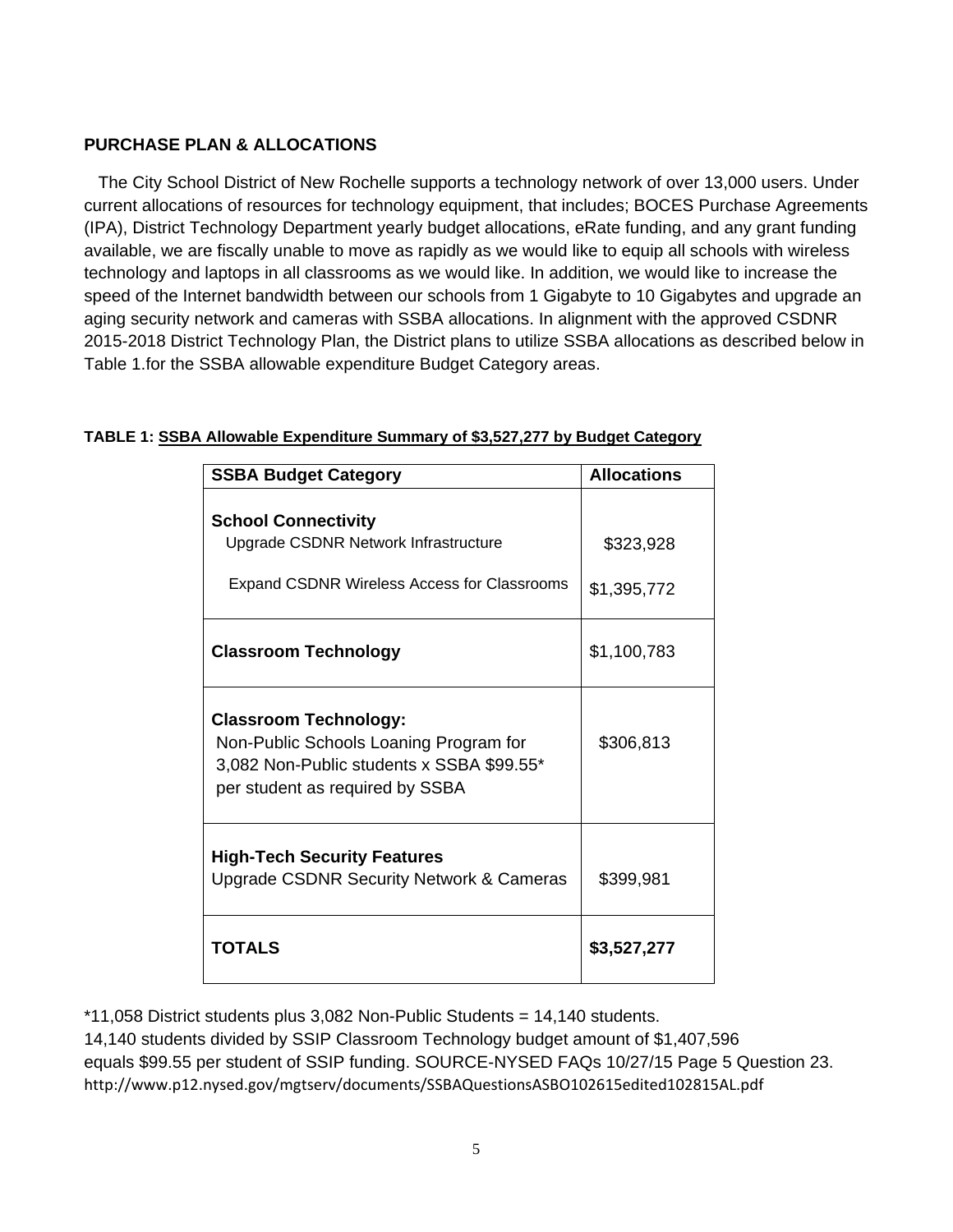The following information below summarizes the SSBA Budget Category in Table 1. for **School Connectivity.** 

## **Upgrade CSDNR Network/Access Costs**

Expand network Infrastructure at all CSDNR schools to upgrade to 10 Gigabit switches, 10 Gigabit fiber optics and upgraded UPS Network Management with environmental monitoring for these new devices. This is designed to increase Internet speeds between CSDNR schools out to the Internet from 1 Gigabit to 10 Gigabit capacities.

## **Expand CSDNR School Internal Connections and Components**

Currently CSDNR has a Wireless Aruba Network at all schools and Wireless Aruba Access Points in all (10) School Libraries, (5) in all Secondary School Cafeterias, (1) Elementary Cafeteria, (5) Meeting areas for Students at New Rochelle High School, (40) Classrooms in New Rochelle High School, (20) Classrooms at Albert Leonard Middle Schools, (20) Classrooms at Isaac E. Young Middle School, (4) Outdoor Access points at (1) Elementary School, (5) Meeting rooms in District Office, on all laptop carts in all schools and at all sites for Board of Education Meetings. Our current (3) year FCC eRate Project is providing 80% reimbursement to Wi-Fi wire all schools.

 With SSBA allocations, refer to Table 2, we will be expanding our Aruba wireless components at all schools including Wireless Access Points (WAPS) for classrooms, instructional areas, and outdoor WAPS to narrow our digital divide for afterschool access and includes:

- New Rochelle High School 228 WAPS
- Campus Alternative High School -19 WAPS
- Albert Leonard Middle School -91 WAPS
- Isaac E. Young Middle School 96 WAPS
- Henry Barnard PreK-3 Elementary School 45 WAPS
- Columbus Elementary School 77 WAPS
- Daniel Webster Elementary School 52 WAPS
- George M. Davis Elementary School 65 WAPS
- Jefferson Elementary School 64 WAPS
- Trinity Elementary School 78 WAPS
- William B. Ward Elementary School 93 WAPS
- Outdoor WAPS (10) at all schools 61 WAPS

#### **TOTAL= 969 WAPS**

#### **TABLE 2. SSBA Sub-Allocation Category: School Connectivity**

| <b>SSBA Connectivity Projects for Schools</b>     | <b>Sub-Allocation</b> |
|---------------------------------------------------|-----------------------|
|                                                   |                       |
| Network/Access Costs                              | \$300,333             |
| <b>Outside Plant Costs</b>                        | O                     |
| <b>School Internal Connections and Components</b> | \$1,387,972           |
| <b>Professional Services</b>                      | \$31,395              |
| Testing                                           | 0                     |
| <b>Other Upfront Costs</b>                        | 0                     |
| <b>Other Costs</b>                                | 0                     |
|                                                   |                       |
| TOTALS                                            | \$1,719,700           |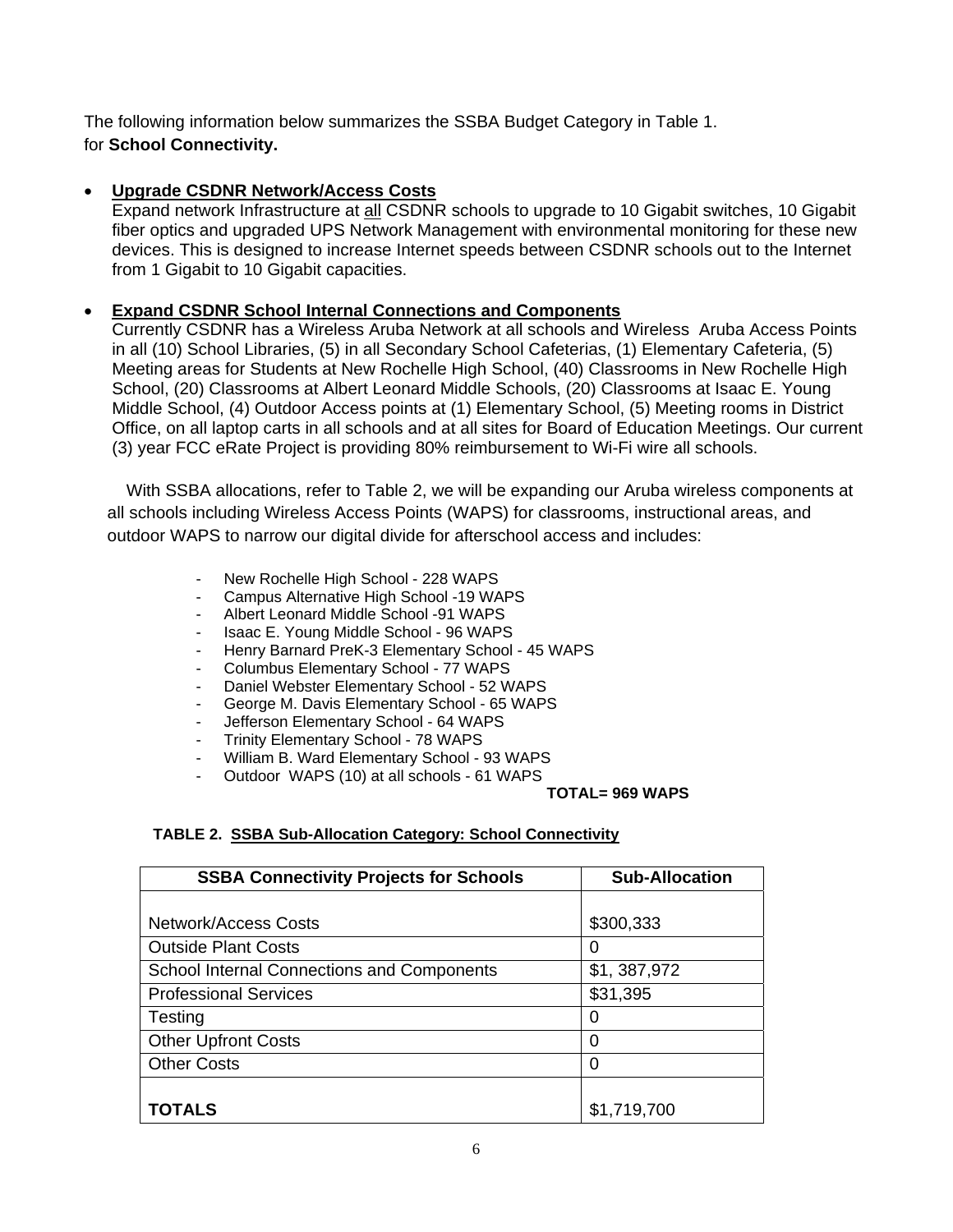The following information below summarizes the SSBA Budget Category in Table 1. for **Classroom Technology.** 

 The District plans to purchase Dell Chromebook 11 (laptops) for classrooms. Each Dell Chromebook features an (11) inch screen, Intel Processor, 4 GB of Memory, Intel Duel-Band wireless capabilities and features a (9) hour battery. They will be purchased with the Chrome OS Management license so that they can be added to the District's existing CSDNR Google for Education (GAFE) Management CLOUD. These units are allocated in groups of 30 per classroom and will be charged and secured in Dell Mobile Computer carts. This technology has a proof-of-concept for portability, excellent durability, and successful integration into the Grade 2-12 curriculum.

## According to Smart Schools Bond Act Guidelines located at:

http://www.p12.nysed.gov/mgtserv/smart\_schools/docs/Smart\_Schools\_Bond\_Act\_Guidance\_04.27.15\_Final.pdf CSDNR is making every effort to provide for all children in New Rochelle based on the provisions by the SSBA guidance documents and regulations. Therefore, we have divided our purchase of classroom technology devices proportionally to the last BEDs reported enrollment for each of the (10) Non-Public Schools located in the City of New Rochelle geographical boundaries. \*All Classroom Technology available to non-Public Schools is in the format of a loaning technology program. This will be available to the Non-Public Schools after fulfilling requirements in alignment with Smart Schools Bond Guidelines document and rules. Table 3. below reflects this.

| <b>SSBA Classroom Learning Technology Sub-Allocation</b> | <b>Sub-Allocation</b> |
|----------------------------------------------------------|-----------------------|
|                                                          |                       |
| Interactive White Boards                                 | 0                     |
| <b>Computer Servers</b>                                  | O                     |
| <b>Desktop Computers</b>                                 | 0                     |
| <b>Laptop Computers</b>                                  |                       |
| 4,233 Dell 11 Chromebooks                                | \$1,100,783           |
|                                                          |                       |
| 1,180 Dell 11 Chromebooks                                |                       |
| SSBA Non-Public Schools Loaning Program                  |                       |
| 3,082 Non-Public students x SSBA \$99.55* per student    | \$306,813             |
| *Required by SSBA                                        |                       |
|                                                          |                       |
| <b>Tablet Computers</b>                                  | $\Omega$              |
|                                                          |                       |
| TOTALS                                                   | \$1,407,596           |

## **TABLE 3. SSBA Sub-Allocation Category: Classroom Technology**

\*11,058 District students plus 3,082 Non-Public Students = 14,140 students.

14,140 students divided by SSIP Classroom Technology budget amount of \$1,407,596 equals \$99.55 per student of SSIP funding. SOURCE-NYSED FAQs 10/27/15 Page 5 Question 23. http://www.p12.nysed.gov/mgtserv/documents/SSBAQuestionsASBO102615edited102815AL.pdf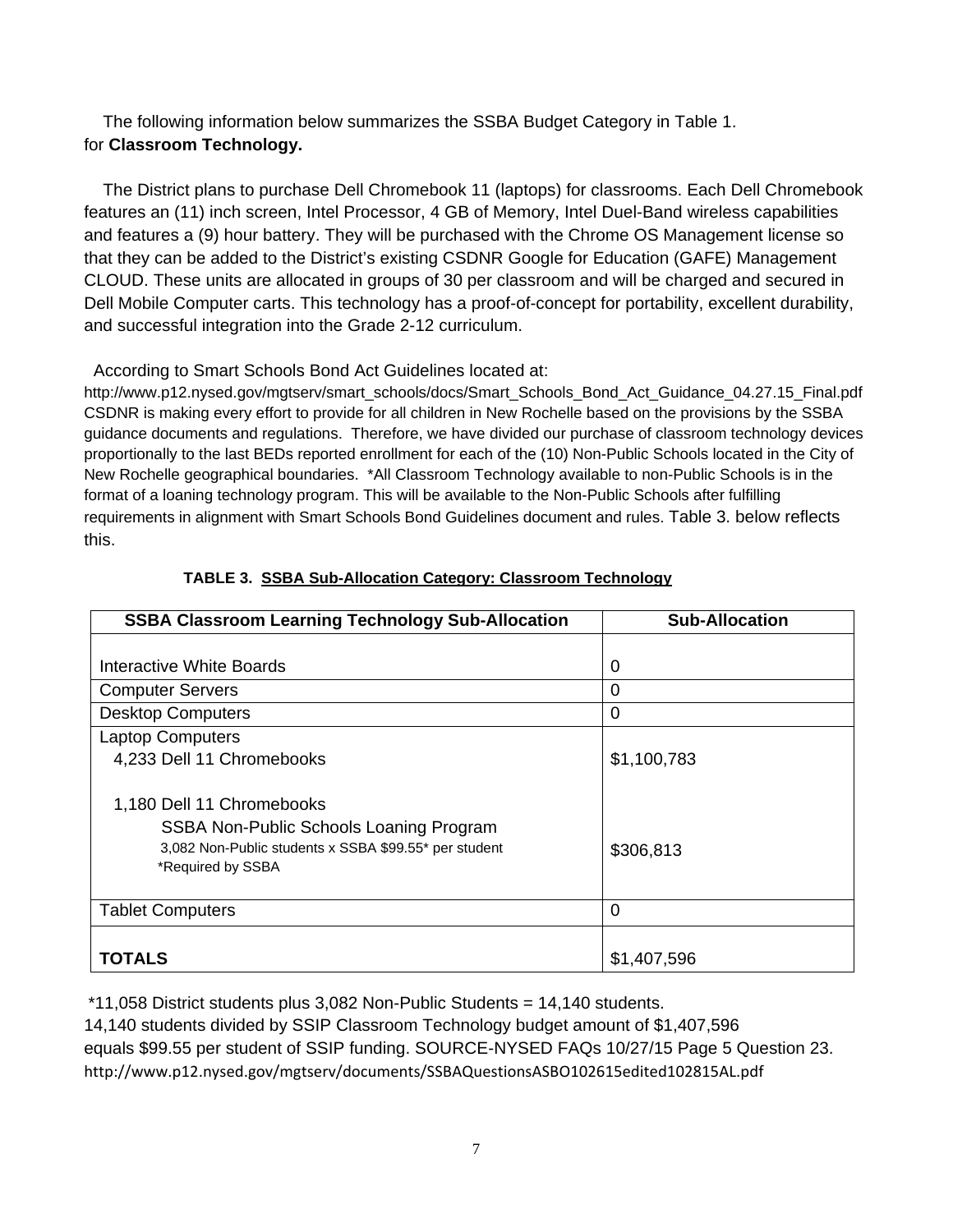The following information below summarizes the SSBA Budget Category in Table 1. for **High-Tech Security Features.** 

Our District currently has a (7) year old security network and cameras that needs to be upgraded.

We intend to use Smart Schools Bond Act allocation in the High-Tech Security Features category as indicated in Table 4 to:

- Replace seven security network servers and 49 analog cameras to high resolution digital cameras.
- Upgrade of the server infrastructure along with the access equipment at 50 doors. Existing electronic door hardware would be reused.
- Upgrade the (50) existing access controlled doors to the Avigilon access control system reusing the existing lock devices, wiring and network connections.
- Upgrade the access control appliance server to support 128 doors.
- Upgrade (useable storage) servers with 250 Mbps of throughput, (3) 10TB (useable storage) servers with 250 Mbps of throughput. The servers would be installed in existing rack space and connected to existing UPS in each of the seven locations. Configuration services are included to setup recording for all 228.
- Upgrade the security network for full viewing and control of the cameras locally if the local building is disconnected from the Wide Area Network.

| <b>SSBA High-Tech Security Features</b>                        | <b>Sub-Allocation</b> |
|----------------------------------------------------------------|-----------------------|
| Capital-Intensive Project (Standard Review)                    | 0                     |
| Main Entrance Electronics Security System (Streamlined Review) | \$227,046             |
| Main Entrance Entry Control System (Streamlined Review)        | \$172,935             |
| Approved Door Hardening Project (Streamline Review)            | $\overline{0}$        |
| <b>Other Costs</b>                                             | 0                     |
| <b>TOTALS</b>                                                  | \$399,981             |

# **TABLE 4. SSBA Allocation Category: High-Tech Security Features**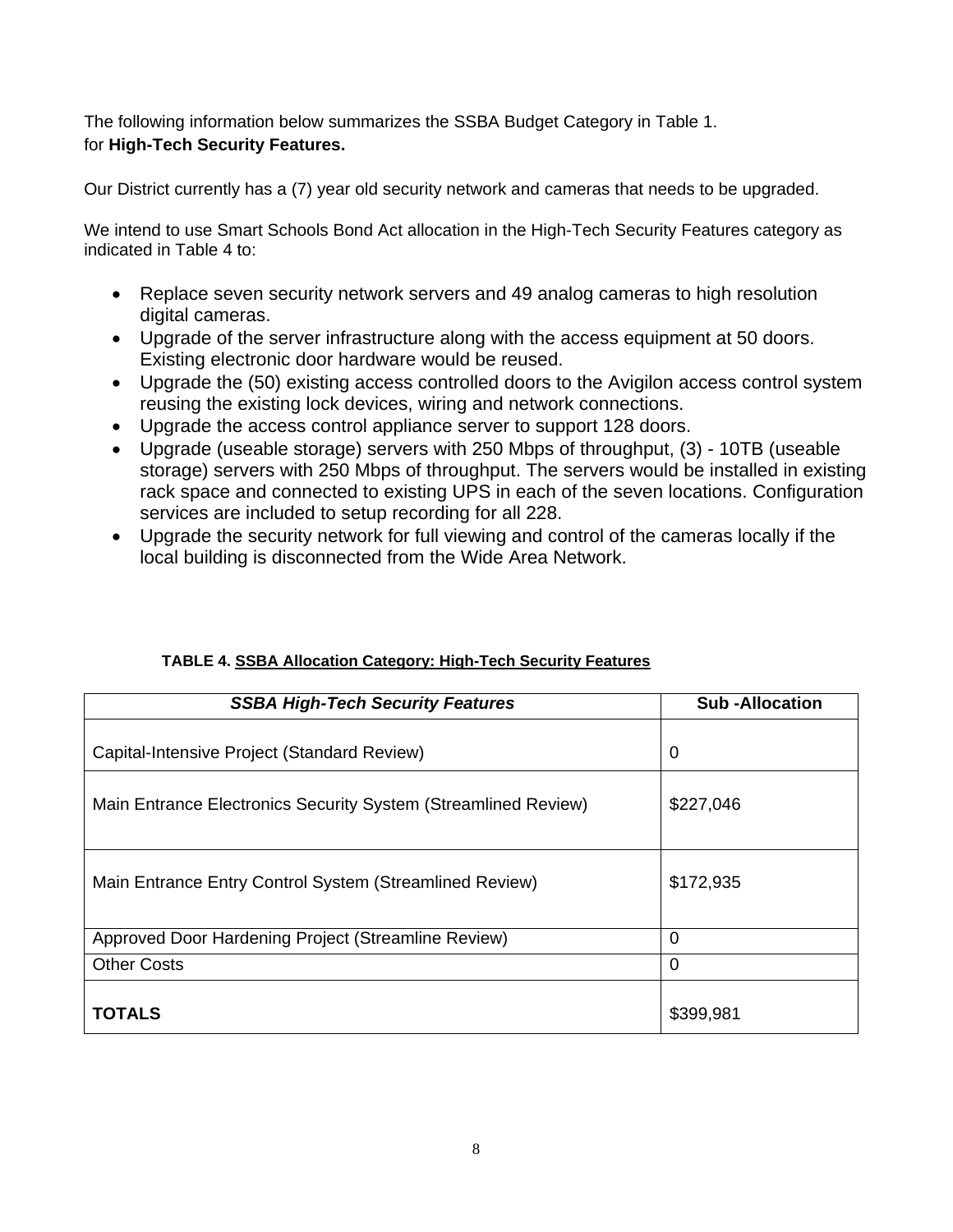#### **PROFESSIONAL DEVELOPMENT**

 As technology becomes more widely available and continues to change, there is a compelling need to provide on-going professional development to support educational reform goals, New York State standards and Common Core Standards, to model collaborative inquiry-based learning and to guide staff toward incorporating the global infrastructure in instruction and productivity.

 The Smart Schools Bond Act does not provide allocations for Professional Development. The City School District of New Rochelle will continue providing resources and funding based on its approved budgets to support and promote activities for technology professional development for staff, teachers and administrators. Furthermore, we will explore and engage in any other grant opportunity to supply for additional opportunities for technology professional development and ensure our staff, teachers and administrators can efficiently use the technology and effective promote student achievement, teaching and learning.

 The technology professional development goals below are from the 2015-2018 CSDNR District Technology Plan:

- Continue to use the (9) Instructional Technology Facilitators as the foundational source of ongoing and on-demand technology staff development experiences for administrators, teachers, and staff in our schools.
- Continue to support other staff developers from in-district staff and/ or others who are knowledgeable about local curriculum and learning goals to integrate technology into the classroom.
- Continue to provide technology staff development by examining District and curricular needs, working individually with colleagues, planning, presenting workshops during the school day, at faculty meetings, through online professional development portals, tutorials and media.
- Continue to expand the variety of technology staff development offerings. This includes: online courses, streaming video and online tutorials that allow teachers and staff to have access to training that can take place "anytime, anywhere".
- Continue to investigate how technology can provide staff development experiences.
- Offer differentiated training opportunities to address the increasing specialized applications of technology. Staff development should include technology and workshops targeted to staff members who possess different levels of technology proficiency.
- Seek to hire new staff members who have competency in technology.
- Continue to train Parents/Guardians of District students to utilize and access our Home Access Portal. This portal provides information about student attendance, report cards, progress reports, transcripts, GPA, emergency contact information, and teacher communication resources.
- Provide on-going technology staff development for Administrators, Supervisors and Support Staff in data, productivity and communications.